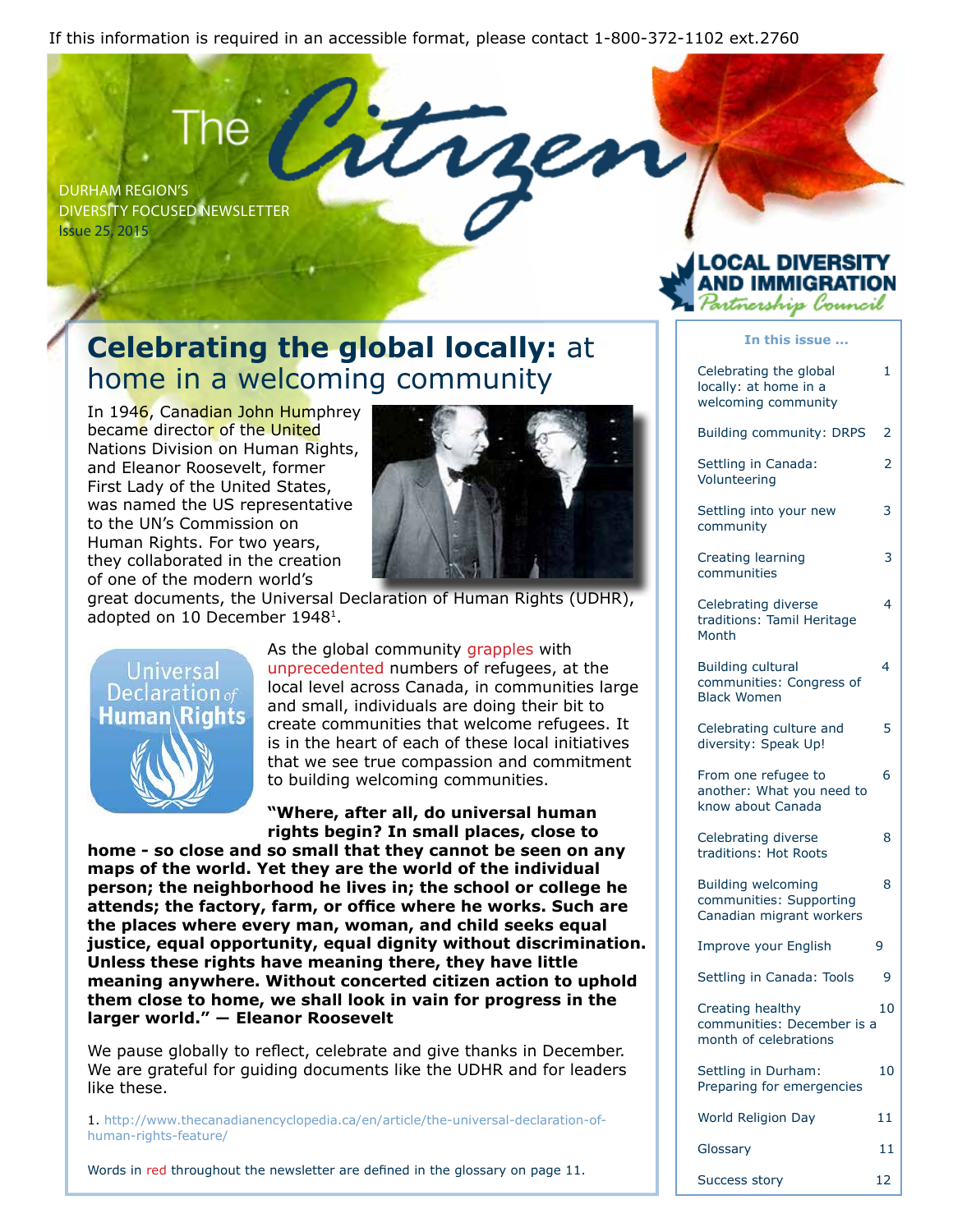#### **Building community:** Durham Regional Police Service (DRPS) Diversity Advisory Committee

The DRPS Diversity Advisory Committee was established in 2003 with its primary role to provide relevant and timely advice to the Durham Regional Police Service on issues relating to diversity. The secondary role of the Diversity Advisory Committee is to act as a catalyst for change and perform the role of an informed resource on diversity and inclusion.

In early 2016, the Diversity Advisory Committee will be expanding its membership. The DRPS is actively seeking applications from residents who feel they could broadly represent a diverse aspect of our various communities. If a resident would like to apply to serve as a member of the committee they will be required to submit a 2 page letter outlining their interest, a brief biography and an overview that specifies how they feel they would augment this committee. The letter of interest must be accompanied by a resume that is no longer than 6 pages in length.



Application packages will be accepted until Jan. 22, 2016 and can be sent

via email to dac@drps.ca or submitted by mail to: Durham Regional Police Service – Diversity Advisory Committee, 605 Rossland Rd. E. P.O. Box 911, Whitby, Ontario, L1N 0B8. All applications can be sent to the attention of the Committee Secretary - Chantal Clemens.

#### **Settling in Canada:** Volunteering to gain Canadian work experience and engage with your community



The Town of Ajax was at the centre of excitement this summer as it hosted baseball and softball events for the Toronto 2015 Pan Am Games, which ran July 10 to 26. The Town welcomed approximately 125,000 visitors, 448 athletes and 24 teams at the President's Choice Ajax Pan Am Ballpark.

There were many moments of celebration. History was made on our fields as this was the first time women's baseball was played in a multi-sport games, and Team Canada achieved three gold medals and one silver on home soil!

Community excitement was at a high with a full roster of special events. Highlights included: Pan and Parapan Am Torch Relays; Pan Am Ajax Launch/Official Opening Ceremony; musical & cultural performances; Ajax Pride House; and Pan Am Ajax Official Closing Ceremony. More than 20,000 residents and visitors attended special events during the Games.

Ajax Pride House, hosted at the Ajax Welcome Centre, provided a safe space for the LGBTQ community, newcomers, and allies to participate in Games excitement. Ajax was the only Host Municipality outside of Toronto to host such an initiative.

However, none of this would have been possible without the help and dedication of volunteers! The Town recruited approximately 300 Ajax Pan Am-Bassador volunteers who worked 1,400 shifts and contributed 7,200 hours to deliver the Games in Ajax!

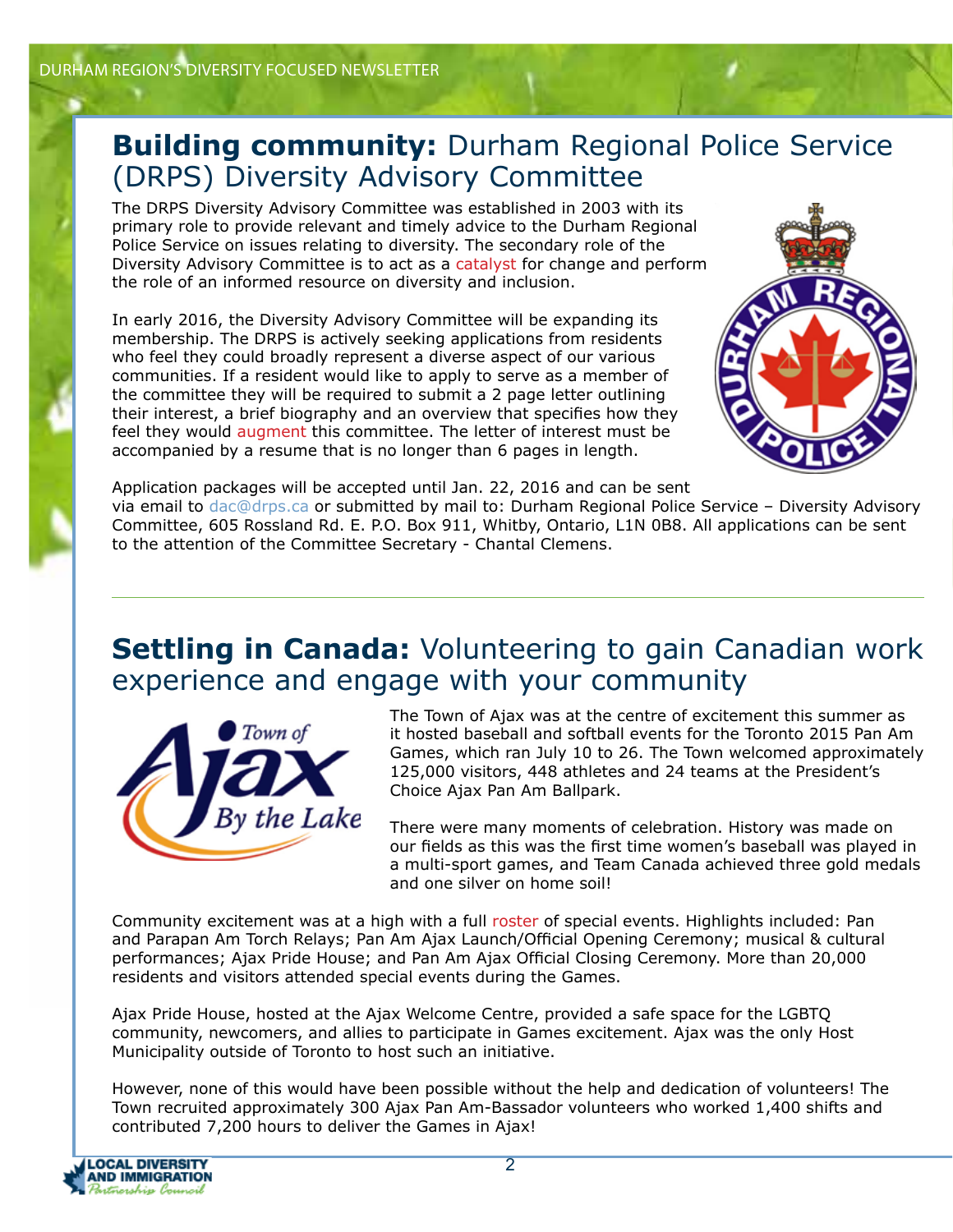### **Settling into your new community:** Making personal<br>connections connections

If you're new to a community, it is easy to feel isolated and alone.<br>Getting out and meeting new people is important but sometimes that If you're new to a community, it is easy to feel isolated and alone. can be difficult to do, especially if you are a newcomer.

One of the most difficult things about starting over in a new country can be making new friends but friendships are important for everyone, whether you are a newcomer or a life-long resident of Canada! Socializing and developing relationships with others helps us to feel happier, connected and is good for our self-esteem.

Getting involved in the community or joining a group helps us to connect with others. It can combat depression and reduce stress. Getting started, however, can be challenging. One great place to begin looking for groups to get involved with is the Durham Immigration Portal.

Find and connect with a group of people with similar interests through the Ethnocultural Listing (www.durhamimmigration.ca > Creating Community > Ethnocultural Listing).

Learn about what is happening in your local area through the Community Events page (www.durhamimmigration.ca > About > Events). Why not check out an English or French language circle or attend a cultural celebration at a mosque or church? Try a new sport or hobby. Getting started is the hardest part but the Portal provides a great jumping-off point!



The Citra



### **Creating learning communities:** Programs in multiple languages across Durham

Maintaining connections to your home language and culture is important and Canada is a country that prides itself on supporting and celebrating multiple cultures and identities.

If you are looking for home language instruction, contact your local school board for information on free Saturday morning classes for school-age children. Currently, classes are run through the Durham Catholic District School Board in the following languages: English, Arabic, Bengali, Chinese - Mandarin, Cantonese, Farsi, Greek, Italian, Polish, Portuguese, Spanish, Tamil, Dari, and Persian. The Durham District School Board runs classes in the following languages: Greek, Korean, Mandarin, Serbian, Spanish, and Ukranian.

If you're looking for less structured activities with children, many libraries offer children's storytimes in French, Spanish and Tamil, as well as English. Check out your local library website for more information. The Durham Immigration Portal has links to these websites as well as general information on library resources in different languages. Remember that libraries also offer multi-lingual collections and your local library can bring in materials from other libraries for you. Visit www.durhamimmigration. ca > Learning > Library Programs.

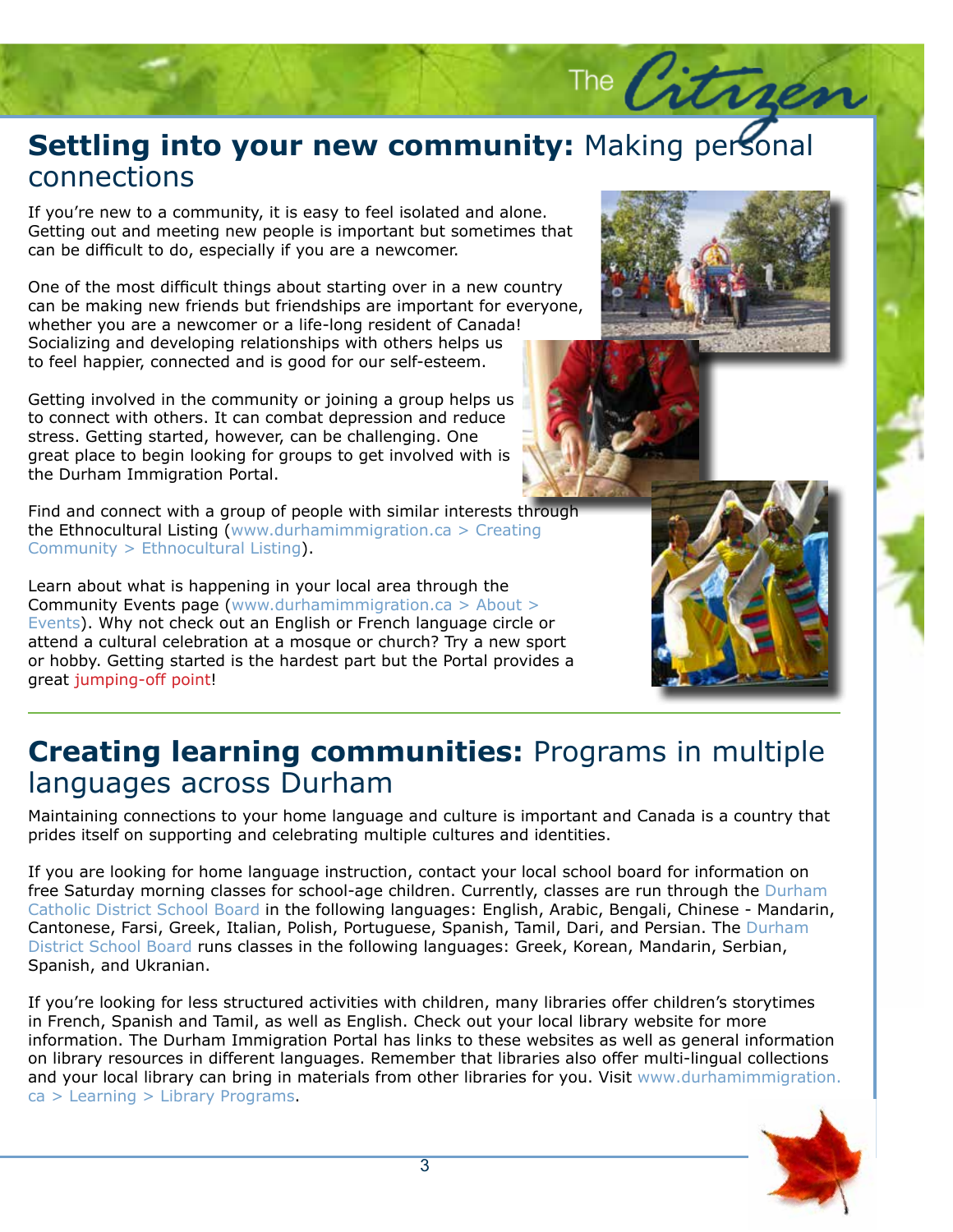### **Celebrating diverse traditions:** Tamil Heritage Month

Tamils began arriving in Canada in the 1960s. Tamil Canadians became the fastest growing community in Metropolitan Toronto. Canada's Tamil population is now estimated to be approximately 300,000. Today's Tamil Canadian community is flourishing with tens of thousands of entrepreneurs, professionals, and post-secondary students alongside active and engaged community organizations and a thriving arts and culture scene.

Tamil Heritage Month was initiated in January 2010 with the aim of celebrating the history of Canada's Tamil community and its contribution to the social, cultural, political and economic strength of Canada. January



was chosen because Thai Pongal (Tamil Harvest Festival) and Tamil New Year, two festivities close to the hearts of all Tamils, are celebrated. It serves as a month for Tamils to celebrate their culture, traditions, history, literature and festivities, providing both Tamil youth and the mainstream community an opportunity to learn about and preserve the rich heritage of Tamils.

Various celebrations and educational events will take place in January to commemorate Tamil Heritage Month throughout Durham Region by Tamil organizations and educational institutions. This year the Durham District School Board, along with Academic and Fine Arts of Durham, will conduct numerous competitions open to all students to participate in promoting diversity and education.

For more information on Tamil Heritage Month, visit http://tamilsociety.ca.

### **Building cultural communities:** Congress of Black Women, Whitby/Oshawa



The Congress of Black Women of Canada is a national, non-profit organization which is dedicated to improving the lives of Black Women and their families in their local communities, as well as nationally.

The Congress, which was started by the late Kay Livingstone in 1973, has chapters in Alberta, Manitoba, Nova Scotia, Quebec and Ontario.

On March 17, 2007, the Oshawa/Whitby Chapter of the Congress was formed.

The Congress, seeks through programs of education and service, to motivate Black Women to participate in and contribute to the life of the communities in which they live. Throughout the year we have guest speakers at our monthly meetings presenting on issues relating to our mandate. We also provide ongoing support to empower and enrich the lives of our women, as well as Community Outreach/Liaison.

The CBWC Mandate is: human rights, housing, health, child development, education, pensions, racism, and sexism

For further information please contact us: 1-866-986-CBWC (2292) ext. 205, cbwoshawawhitby@gmail.com, or visit www.cbwoshawawhitby.com.

Membership - All Black women from 16 years of age. We are currently seeking new members -

Chapter meetings are held the first Saturday of every month at 7 p.m. at the Colonial Retirement Residence, 101 Manning Rd., Whitby.

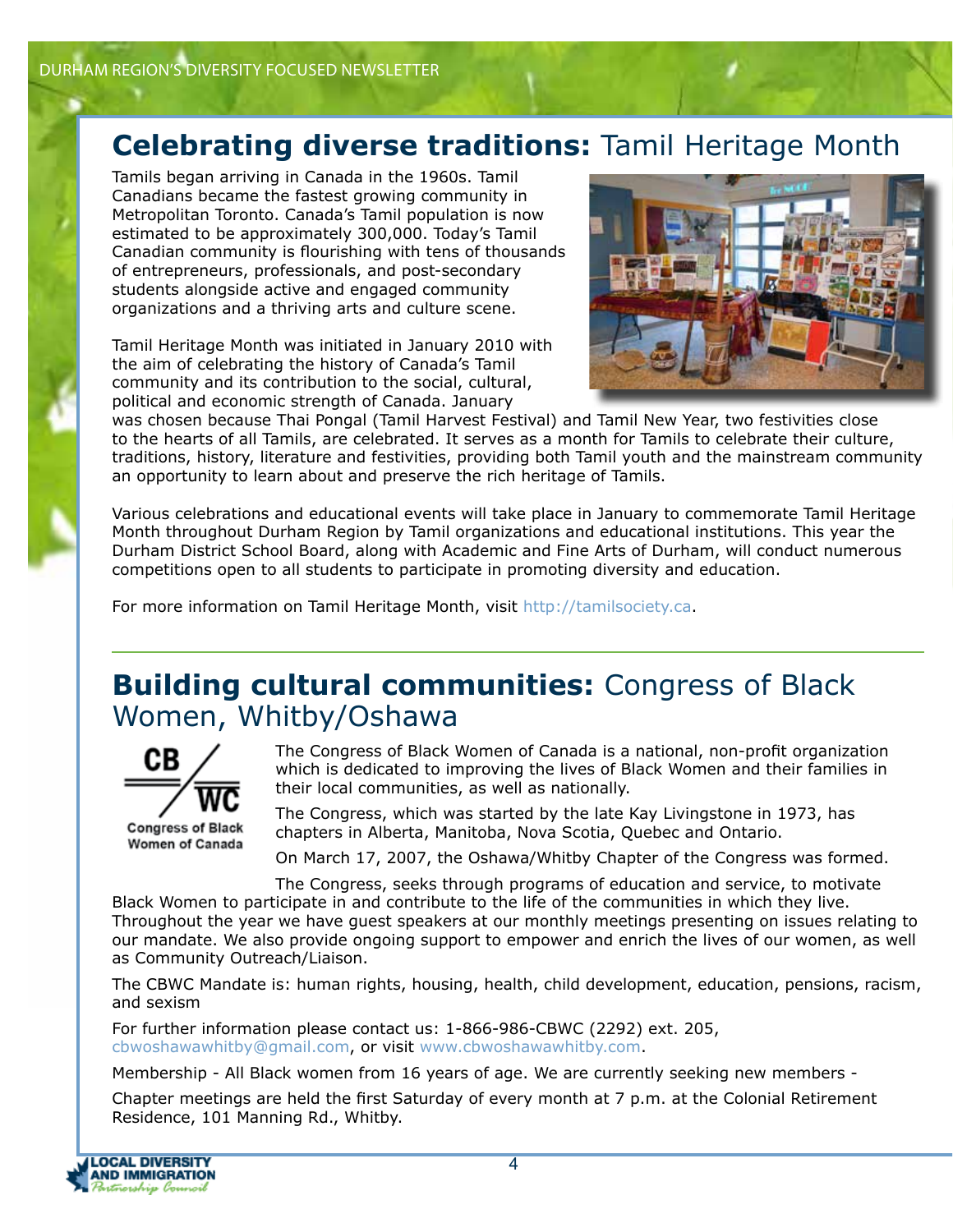#### **Celebrating culture and diversity:** Speak Up!<br>Speak Out! Our Voices Matter... Speak Out! Our Voices Matter…

Save the date (Feb. 20) to join Durham Region's largest,<br>community-based Black History celebration. Building on Save the date (Feb. 20) to join Durham Region's largest, eight years of growth and success, we continue to explore the rich and expansive contributions of Canadians of Africandescent, as they have shaped and reshaped the Region's social, cultural, intellectual, and political landscape.

**Cultural Expressions 9th Annual Black History Celebration Saturday, February 20th, 2016 – 5.00 to 8.00 p.m. J. Clarke Richardson Collegiate 1355 Harwood Ave N, Ajax, ON L1T 4G8** 

Join us to experience traditional and modern cultural expressions, including music, dance, performances, cultural food, a not-to-be-missed exhibition of art and history, and the awarding of this year's prestigious Madiba award. Our inspirational program, speakers, and community displays will disseminate knowledge and spark meaningful dialogue, as we encourage everyone in this diverse and inclusive Region to Speak Up! Speak Out! Because Our Voices Matter…

This is a free, public event presented by Cultural Expressions Art Gallery (a not-for-profit corporation) in conjunction with the Town of Ajax, Congress of Black Women of Canada, Canadian Jamaican Club (Durham), Durham Black Educators' Network, Durham District School Board, and more than 40 local businesses and organizations.

For more information, contact Esther Forde, Founder & Chair, Cultural Expressions Black History Month Celebration at 905-427-2412 or follow us on facebook @Cultural Expressions Art Gallery Inc. or Twitter "#ReachBHC".



**Toronto Children's Concert Choir**



The Citrges

parton Caribbean Dance<br>pany **Dunbarton Caribbean Dance Company**



**Sean Mauricette (a.k.a. Subliminal)**

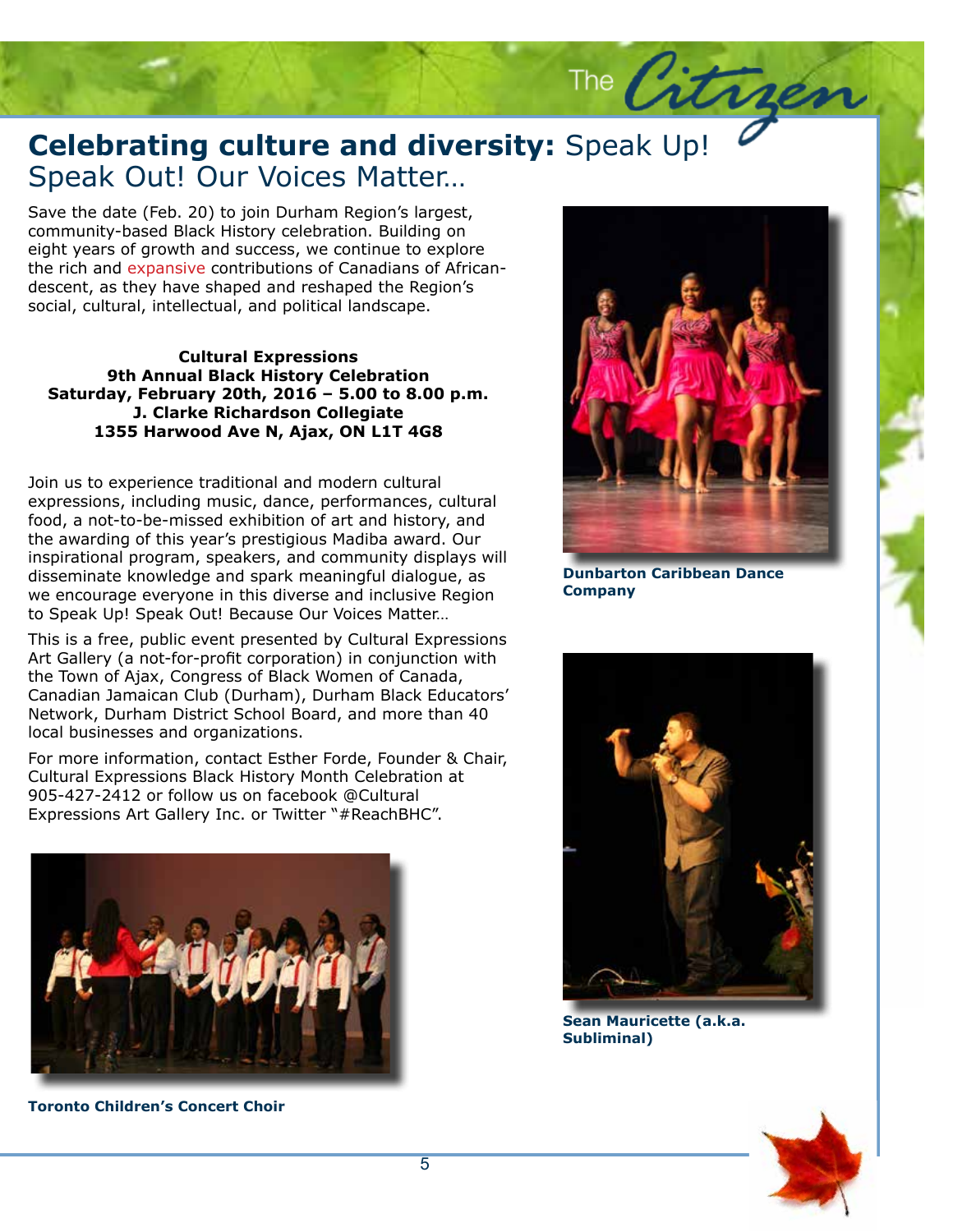#### **From one refugee to another:**

Welcome to Canada. After waiting a very long time, perhaps in Lebanon or Turkey or Jordan, you have made it to a country where you will begin living with dignity once again. Welcome to Canada – I feel like saying it again, because it's going to be surreal.

Many Canadians across the country have taken to streets in communities big and small to call on our federal government to bring you to safety in Canada.

Sixteen years ago, Canadians urged the federal government to airlift Kosovar refugees from overcrowded refugee camps in Macedonia and Albania to communities across this country, during a time when ethnic cleansing turned 80 per cent of Kosovo's population into refugees. My parents and I landed in St. John's on a foggy, cold October afternoon. I still have the plane ticket. I remember fearing the Customs official, checking my Red Cross travel documents. Instead of denying us entry, he smiled and said, "Welcome to Canada."

We were greeted by some of the friendliest people we had met, whose hugs and warm Tim Hortons coffee made us feel better. Within hours of arriving in Canada, these kind strangers showed me what is at the core of their national values: to give those who need a hand up and to expect only respect in return.

That, my new neighbour, is the society you are about to join, and one that I am proud to call my own.

Some Canadians may wonder why you would want to leave your region of the world to go so far away from home. They don't realize that being in a refugee camp is to be in a perpetual state of limbo – you can't find meaningful work, pursue your education, or build a future.

All you want is stability and an opportunity to start living again. Six months after coming to Canada, I was volunteering for six different organizations, working in two jobs, and still serving as my mother's personal interpreter while she studied English. Since escaping the war, I have had so much life in me that not taking advantage of my freedom and opportunities to advance in society would have been a loss to my community.

Once you come to Canada, you can begin thinking about the kind of future you want to build. As my parents and I settled in a rental apartment when we arrived, we could not have dreamt of the future we would build here of creating a home in the place we only knew by the people we met at its airport on our arrival day, and of having the freedom to travel, study and work in Canada and beyond. By supporting me during my studies and my personal development, this country invested in me as it did for those born here – perhaps receiving that support without distinction was the most pleasant gift of coming to Canada.



**Remzi Cej**  Kosovo – 2000 Chair of the Newfoundland and Labrador Human Rights Commission



**The Right Honourable Michaëlle Jean**  Haiti - 1968 27th Governor General of Canada



**Joe Schlesinger Czechoslovakia – 1938** Evacuated in the "kindertransport" organized by Sir Nicholas Winton. Television journalist and author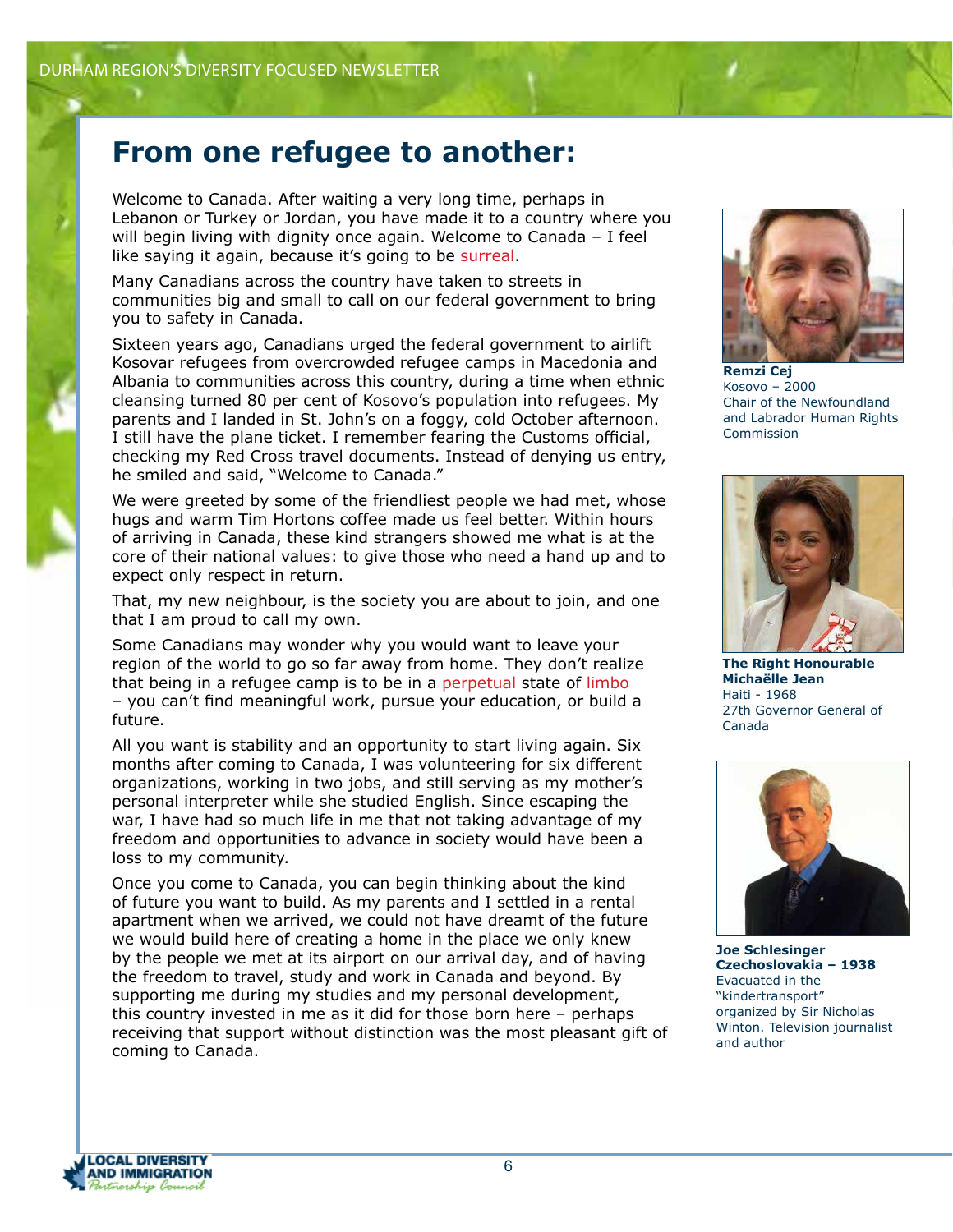# What you need to know about Canada

While most Canadians are happy you're coming here, your refugee status is making some people distrustful of your identity. Some Canadians may think you are bringing violence with you, and don't see that you are here exactly because you want to escape conflict. Much of that comes from some Canadians' inability to relate to your experience – some read the news and worry about 25,000 strangers coming to their country. They don't know that since Sept. 11, 2001, the United States took in over 740,000 refugees, and yet of those, no one was even accused of domestic terrorism.

My dear new neighbour, loss defines so much of your recent past: Everything you and your family worked hard to build is gone. Your family members may have been killed, may now be in detention, perhaps, being tortured in overcrowded prisons, or worse yet, they may be missing – believe me, I understand what not knowing is like, and let me assure you, you will not be alone.

My mother began and ended each day by saying my brother's name while he was missing for nearly six years. But fellow Canadians helped us look for him and ultimately helped us convince the federal government to bring him to Canada.

Perhaps the most important lesson I need to share with you: Be yourself in every sense of the word – whether you are Muslim, Christian, spiritual or an atheist; straight, gay, lesbian, bisexual or transgendered; whether your beliefs are conservative or liberal. Canada is a place that thrives on diversity – and has learned hard lessons about suppressing our differences. Be yourself – and add to Canada's greatness.

Opportunities are before you, and there are many community causes waiting for your help. As people help you, you must reach out to others too. As I discovered, not only will you meet other community members, but you will do something Canadians consider a defining characteristic of our identity – helping one another, building a better future.

Welcome to your new home. I'll be waiting with a double-double in hand.

Written by Remzi Cej. Remzi came to Canada in 2000 as a teenager, after fleeing Kosovo with his family. He is a Rhodes scholar and chair of the Newfoundland and Labrador Human Rights Commission.

"From one refugee to another: What you need to know about Canada" originally appeared in The Globe and Mail on Thursday, Nov. 19, 2015

**If you're interested in learning more about privately sponsoring a refugee, what's happening in Durham Region, or you just want to know a bit more about the current refugee crisis, visit www.durhamimmigration.ca > Creating Community > Sponsor Refugees.**



The Citrgen

Canada<br>Canada **The Right Honourable Adrienne Clarkson** Hong Kong - 1941 26th Governor General of Canada



**K'naan (Keinan Abdi Warsame)**  Somalia -1991 Poet, rapper, singer, songwriter. Wrote "Wavin' Flag"– Promo anthem for the 2010 FIFA World Cup



**Kim Thuy** Vietnam – 1978 (boat person) Author – winner of the Governor General's Award for French language fiction

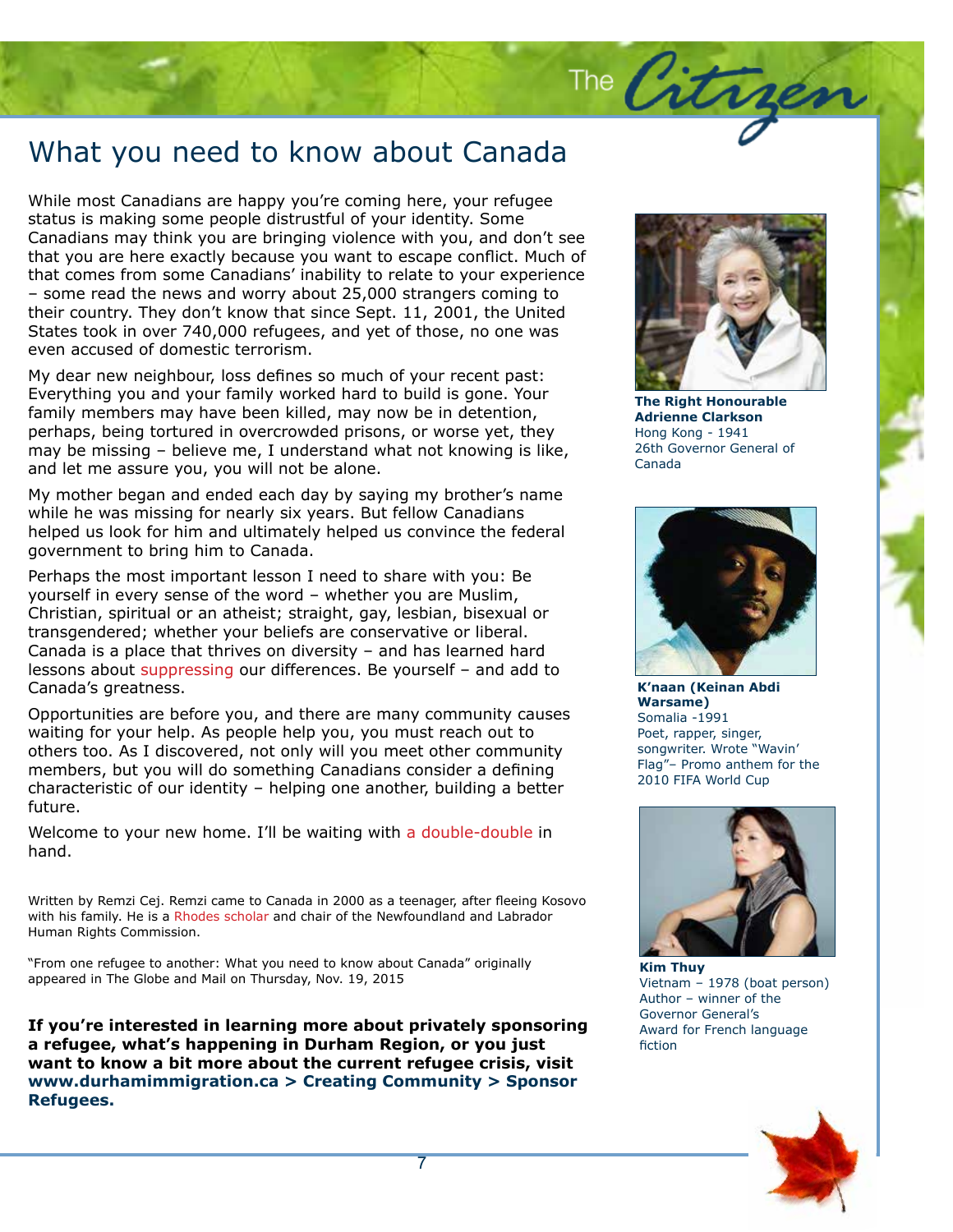### **Celebrating diverse traditions:** Hot Roots 2016



Your cultural heritage is determined by several factors such as your first language, your country of origin, religious belief and the food that nourished you as a child.

These days, in our rapidly changing world, culinary roots are facing an unusual

challenge. Families struggle to manage the demands of multi-tasking and multiple jobs, while trying to preserve family life. As a result, there is little time for traditional cooking. Instead, high fat/fast-food takes centre stage. Some families, who live within walking distance of fast-food outlets, also lack local access to fresh food. A "food desert" is an urban area with little or no affordable or good-quality fresh food. As a result, children everywhere are increasingly addicted to the fast-food high-fat menus. Not only is our global palette being "dumbed-down" in a medically dangerous way, but children everywhere are losing their food roots.

Oshawa's HotRoots Soups Festival asks restaurants to use root vegetables to make Afro-Caribbeaninspired soups for one week during Black History Month.



The all-veg soups are available during the lunch hour at several downtown restaurants, and also at special soup stations set-up at City Hall and other office buildings. Oshawa's BIA has supported this event, sponsored by DurhamVeg, from its beginning in 2013. HotRoots will run from Feb. 22 to Feb. 26. For more details, see http://hotroots.oshawa.weebly.com.

#### **Building welcoming communities:** Supporting Canadian migrant workers

In 2015, migrant agricultural workers from Mexico and the Caribbean engaged in various activities in Durham Region. More than 100 agricultural workers took part in social events, including three health fairs, and social events at the Durham Caribbean Festival and baseball at the Pan Am Games.

During the offseason (December to April) there will be a frontline migrant worker training session in Durham Region open to service providers who serve people working in caregiver and agricultural programs. Agricultural workers have asked that service providers visit them on the farms to get to know them better and to become familiar with their day-to-day lives. Ongoing outreach and surveillance will assist efforts in connecting migrant worker communities.



The Durham Region Migrant Worker Network has offered information and support to migrant agricultural workers since 2013 in areas of local healthcare and social services. They are informed by the workers on social and educational requests, and are continually advised of opportunities to improve future programming. The network is made up of volunteers and service providers from cultural, health, and faith communities in Durham Region.

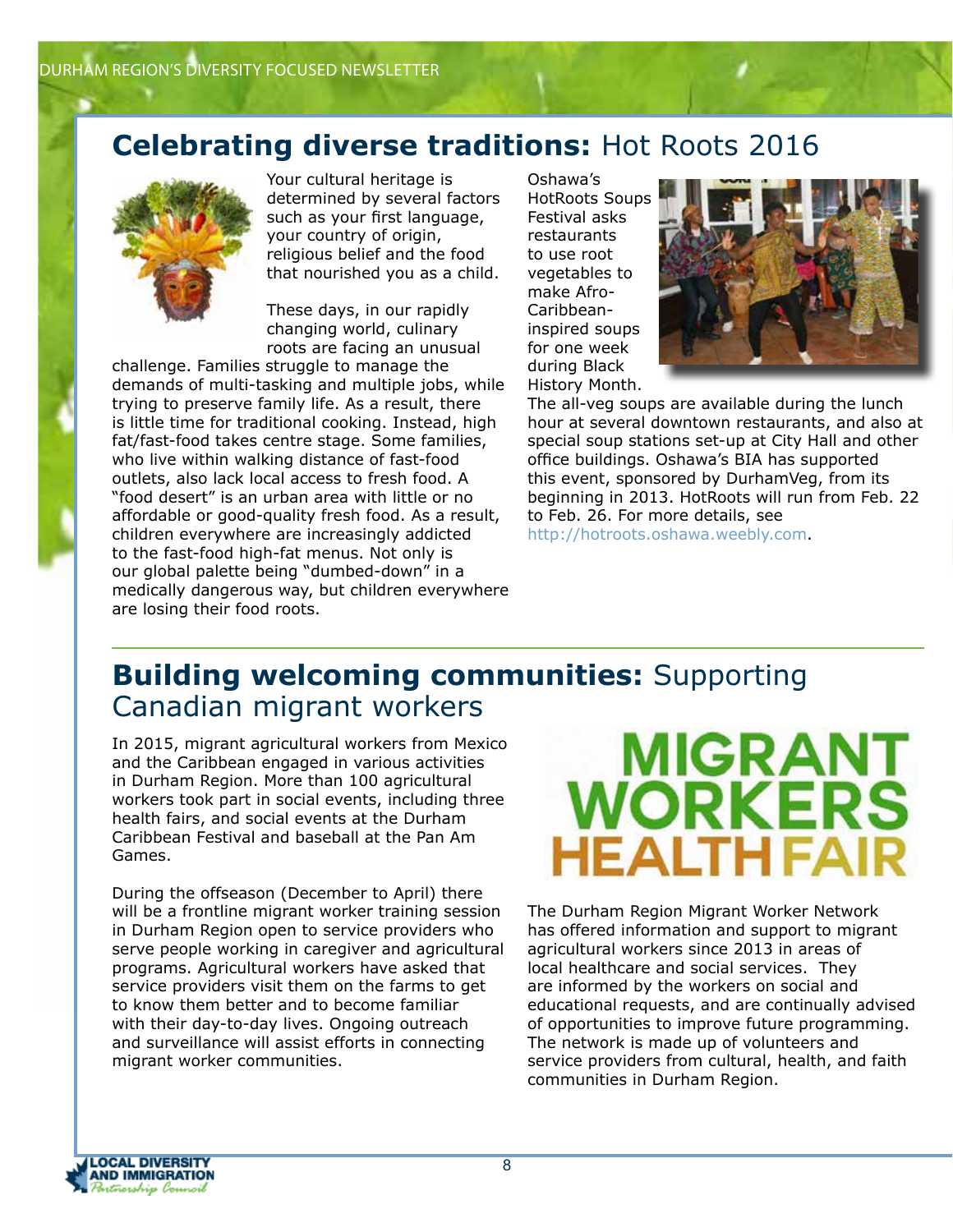#### **Improve Your English Language Skills**



#### **FREE English classes**

- All levels and specialty English classes
- Learn using computers
- Practice your conversation skills
- · Learn about Canadian culture

#### Focus on:

- · English for life
- · English for work
- · English for education
- · Part or Full-time classes available
- Day or evening classes available
- TESL Certified professional instructors



The Citrgen

#### **Specialty classes:**

- Prepare for your Citizenship test
- Study for the TOEFL/IELTS test
- Practice conversation & writing skills
- Advance your English language skills using technology
- Prepare for higher education
- Earn an English Language Training Certificate
- · English classes available in Oshawa and Pickering

#### **VisitorstoCanadawelcome**

#### Pleasecallformoreinformation

| $\mathcal{B}$ Ontario | <b>Durham Continuing Education</b>                |                                       |
|-----------------------|---------------------------------------------------|---------------------------------------|
| <b>©DDSB</b>          | 905-440-4489 (Oshawa)<br>905-831-3118 (Pickering) | <b>DURHAM</b><br>Continuing Education |
| Aprile Learning       | www.dce.ca                                        |                                       |

#### **Settling in Canada:** Tools to help you improve your English language skills

Never be afraid to communicate in the language you are learning!

There are many tools available to help you practice speaking. Some of these tools are HelloTalk (www.hellotalk.com), Italki (www.italki.com), Busuu (www.busuu.com/enc) and many, many more.

Most of these tools are free to try but may require a subscription and payment for additional use. Please read and make sure you understand before you click or agree to anything!

HelloTalk is a free smartphone app that will allow you to make free calls or send text messages to language-learning partners from all over the world. You will be able to talk to native speakers of over 100 languages. This app allows you to

speak and it will capture voice as text as well as help you practice proper pronunciation.

Italki is a website that helps learners communicate with teachers online for language lessons, or practice speaking with others, or get free help by offering to help someone else learn your native language.

Busuu organizes vocabulary in sections such as Cooking in the Kitchen, Positive Feelings, or The Job Interview. This makes it easier to find common words and phrases you need.

All information found in this article was retrieved from the following websites:

www.hellotalk.com, www.italki.com and www.busuu.com/enc.

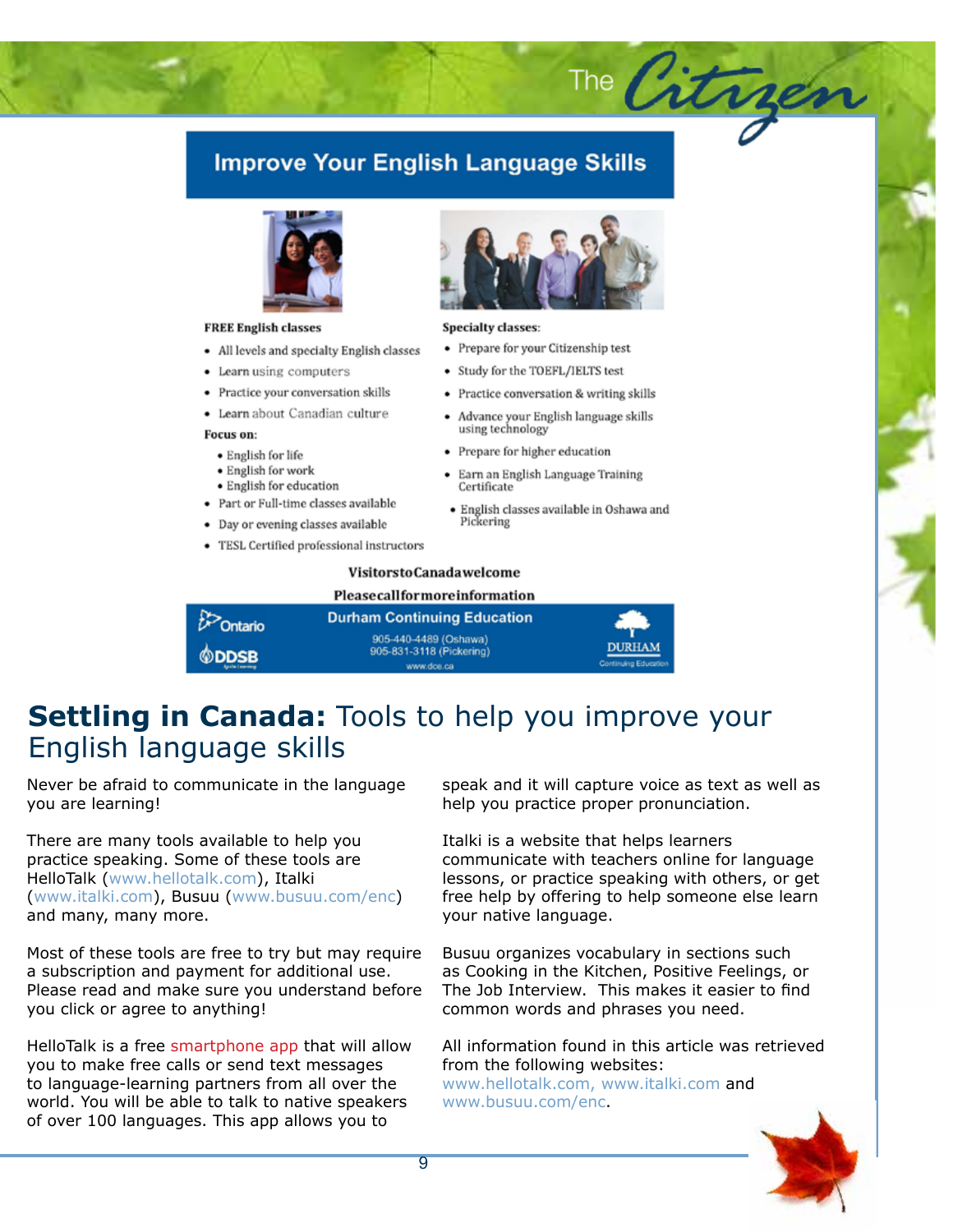### **Creating healthy communities:** December is a month of celebrations!

Whatever you are celebrating this time of year give your loved ones the gift of good oral health. With festivities starting it's a time for celebration and joy, not cavities or a toothache. You may be busy but it is not a time to neglect your daily routines around your oral health. Here are some tips to keep your smile healthy over the holidays:

- 1. Brush two times a day for two minutes (morning and bedtime), brush more often after eating sugary foods and drinks during your celebrations
- 2. Floss daily to clean between your teeth
- 3. Chew a piece of sugarless gum or drink water if you are unable to brush or floss right away
- 4. Try to avoid holiday stress, it can cause you to clench your teeth, causing jaw pain, headaches and chipped teeth
- 5. During holiday get-togethers choose healthy foods and drinks to keep your smile festive



6. If you have any dental issues see a dentist as soon as possible to avoid further problems over the holiday break

To obtain more information related to oral health, visit durham.ca/oralhealth.

## **Settling in Durham: Preparing for emergencies**

Ontario can sometimes experience extreme weather. Flooding, heatwaves or ice storms can be the cause of local emergencies in your community. The power may go out in your home. Trees may block roads. Do you know what to do in an emergency? Are you ready? Personal emergency preparedness is made easy with a new brochure featuring valuable tips on how to best prepare yourself for an emergency situation.

The new, user-friendly publication will give you an awareness and understanding about your roles and responsibilities regarding emergency preparedness; what role the Region plays in the event of an emergency; and where you can find information.

Emergencies can occur quickly and without warning, at any time of day and in any season. The "Are You Ready?" brochure explains the four key steps to personal emergency preparedness:

- 1. Know Your Risks<br>2. Have a Plan
- Have a Plan
- 3. Make a Kit
- 4. Stay in Touch



There is also important information for those who live, work, or attend school within 10 kilometres of the Pickering or Darlington Nuclear Generating stations. To receive a free copy of the "Are You Ready?" brochure, please call the Durham Emergency Management Office (DEMO) at 905-430-2792, visit www.durham.ca/demo, email demo@durham.ca, or visit the Region of Durham Headquarters at 605 Rossland Rd. E. in Whitby.

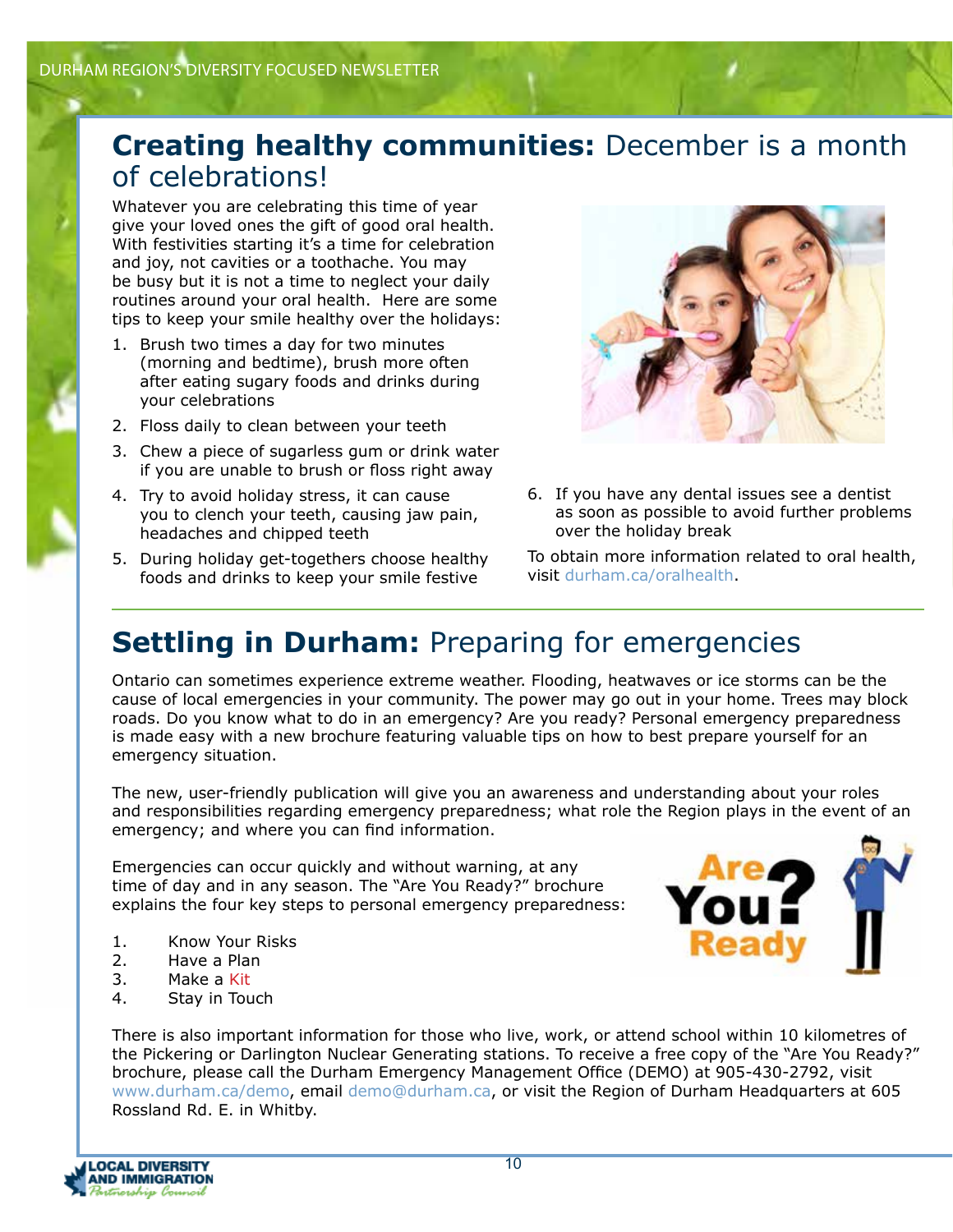

### **Glossary**

**A double-double** - this is a very Canadian slang expression that refers to the type of coffee most popular at Tim Hortons coffee shops – a medium coffee with two teaspoons of sugar and two servings of cream

**Augment** – to add to something

**Catalyst** – something that starts something else, makes something happen

**Elusive** – hard to find

**Expansive** – growing, getting larger

**Grapples with** – learn to deal with, usually something new or difficult

**Jumping-off point** – a place to start

**Kit** – a package of useful things

**Limbo** – not here, not there, a period or place of confusion and uncertainty

**Perpetual** – always there, in motion, being or doing

**Professional bodies** – usually career or job-specific organizations that set the rules for who can work in that profession, career or job in terms of education and experience

**Rhodes scholar** – a very prestigious designation given to a person who receives an academic scholarship to attend Oxford University in England, Oxford is one of the best universities in the world

**Roster** – a list

**Smartphone app** – short form for an application or program that runs on an iPhone or other hand-held device

**Suppressing** – keeping something hidden, inside

**Surreal** – not real, other-worldly, confusing at the same time as it is familiar

**Unprecedented** – not seen, heard of or experienced before